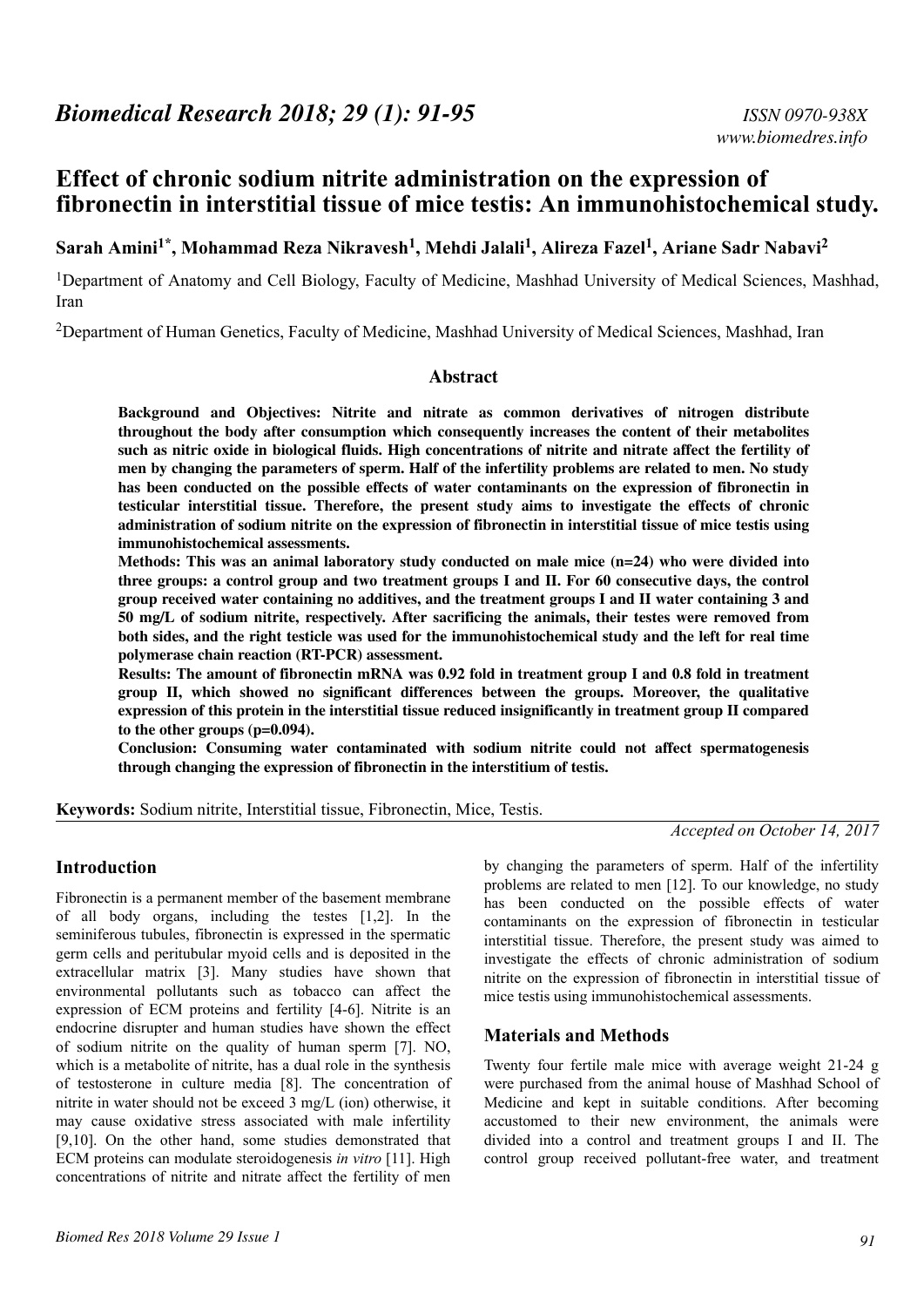groups I and II respectively received water plus 3 and 50 mg/L of sodium nitrite for 60 days.

After this period, the animals were weighed and euthanized by inhaling chloroform and cervical dislocation and then, their testes were cleared from surrounding fascias and weighed (Table 1). Their right testis stored in formalin 10% and then in alcohol 70% for IHC studies, and their left testis kept in RNAlater solution for the Real-Time PCR and then frozen at -70°C for later use.

*Table 1. Effects of sodium nitrite administration on body weight, testis weight and body weight and testis weight index.*

| <b>Groups</b>          |        | ± SD)            | ± SD)            | Control (Mean Treatment I (Mean Treatment II (Mean<br>± SD) |
|------------------------|--------|------------------|------------------|-------------------------------------------------------------|
| Body<br>(B.W)          | weight | $22.75 \pm 1.03$ | $22.75 \pm 1.03$ | $22.63 \pm 0.9$                                             |
| <b>Testis</b><br>(T.W) | weight | $0.96 \pm 0.1$   | $0.91 \pm 0.08$  | $0.92 \pm 0.09$                                             |

*Table 2. Grade of immunostaining reaction to fibronectin expression in testis.*

| Grade          | <b>Reaction</b> |  |
|----------------|-----------------|--|
| 0              | Negative        |  |
|                | Very weak       |  |
| $\mathfrak{p}$ | Weak            |  |
| 3              | Moderate        |  |
|                | Intense         |  |
|                |                 |  |

## **The immunohistochemical technique**

To prepare samples for this technique, the routine steps of histological preparation were performed. Then, 5 μm sections were transferred to Poly-L-Lysine slides, followed by IHC technique as briefly explained below [4]. At first cleansing and dehydration were carried out and then, to prevent internal peroxidase activity, the slides were incubated in  $H_2O_2$  3%. The slides were rinsed with distilled water (DW) and heat-treated for antigen retrieval by bathing them in 100°C hot water. Once cooled at room temperature, DW and placed in Tris buffer containing Triton  $X-100$  (%0.025), and placed in a buffer containing 10% goat serum and 1% bovine serum albumin. The slides were exposed to fibronectin antibody (1:170) overnight. They were then rinsed again in Triton X-100 buffer. The slides were exposed to a secondary HRP- conjugated antibody at a 1:800 concentration at room temp for 2 h. They were then placed in PBS containing di-amino-benzidine (0.03 g) and  $H_2O_2$  and were rinsed three times in running water and DW. In order to create the background color, the slides were immersed for moments in hematoxylin and were then rinsed again in running and DW and passed through alcohol 90%, 100% and xylene and were finally mounted. The slides were then examined using an Olympus optical microscope and the images were transferred to a computer for more accurate examination, and the intensity of the brown color created was visually graded according to Table 2.

# **Real-time PCR technique**

**Total RNA Extraction:** The testicular tissue that had been stored in RNA-later solution at -70°C, was thawed at room temp and underwent the following steps according to the RNA extraction kit protocol [12].

First, 35 mg of the testicular tissue was transferred to a microtube and lysis buffer was added to it. The tissue was broken down, homogenized and vortex by pipetting. Chloroform was added to the microtube and vortexed again. The micro-tube was then centrifuged at  $12000 \times g$  for 12 min at 40°C, and the supernatant was transferred to a new microtube. At this stage, 400 ml of ethanol 70% was added to the micro-tube and spun. The mixture was transferred to a spin column and centrifuged at  $13000 \times g$  for 1 min. The sediment was removed and PW was added to the columns and centrifuged at  $13000 \times g$  for one min.



*Figure 1. Acquired image from gel electrophoresis, after cDNA synthesis, that arrow shows fibronectin band (ladder 100).*

The sample was spun at  $13000 \times g$  for 2 min to remove the buffer residue from the medium. The column was then transferred to a new 1.5 mL micro-tube. In the next step, 40 µL of DEPC-treated water was added to the microtube and kept at room temperature and then spun again at  $13000 \times g$  for 1 min to obtain pure RNA and was kept at -70°C until later stages.

**cDNA Synthesis:** The cDNA was synthesized as per the instructions and protocol provided by the cDNA Synthesis Easy Kit manufacturer [12]. In the first stage, 5 µL of total RNA, 2 µL of Oligo-dt and 1 µL of Random hexamer were mixed in a microtube. Then, 5 µL of DEPC-treated water was added to the mixture to reach a volume of 10 µL. The mixture was incubated at 65°C for 5 min. Then, 10 µL of RT premix was added into the mixture to reach a volume of 20 µL, and pipetting was performed several times. The mixture was incubated at 25°C for 10 min and at 50°C for 60 min, and the reaction ended after 10 min at 70°C, and the microtube was then frozen at -20°C.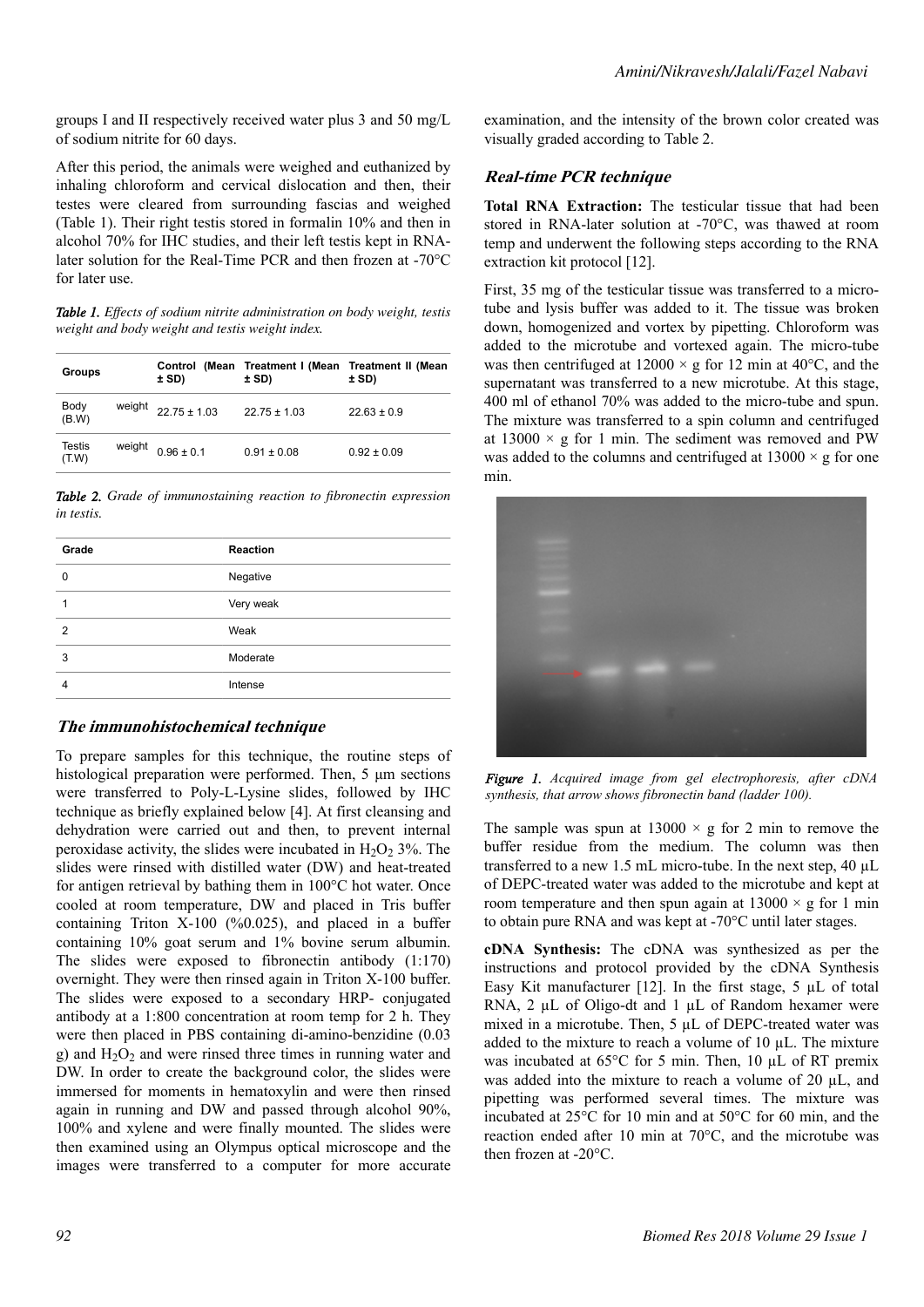To ensure that the outcome was as intended, 5 µL of the PCR product was electrophoresed on Agarose gel containing 0.5 µg/L of ethidium bromide and the result was analyzed using a gel duct (Figure 1).

**Primer design:** To determine the amount of mRNA expression of fibronectin in the testicular tissues, Beacon Designer software was used to design four primers (Table 3). The sequence of each primer was found in the NCBI database. The exon and intron regions of the mRNA sequence of each gene were aligned together and the specificity of the primers' binding to the genes was ensured using BLAST software accessed through the NCBI website. To prevent the proliferation of the gene piece on the DNA chain, the melting temperature of the primers was selected close to each other, and one intron was placed in the gap between the primers.

*Table 3. Sequence of the primers of the desired genes.*

| Gene               |         | <b>PRIMER SEQUENCE</b>    |
|--------------------|---------|---------------------------|
| <b>Fibronectin</b> | forward | 5-TAGGAGAACAGTGGCAGAAAG-3 |
|                    | reverse | 5-CCATCGGGACTGGGTTCA-3    |
| <b>Beta-actin</b>  | forward | 5-GGGAAATCGTGCGTGACA-3    |
|                    | reverse | 5-TCAGGAGGAGCAATGATCTTG-3 |

**Primer preparation:** To perform the RT-PCR, 10 Pmol was collected from each primer. The primers were purchased from Macrogen Company (South Korea). The whole RT-PCR procedure was performed according to the protocol advised by the manufacturer. According to the protocol, a suitable amount of DW was added to each tube containing the forward and reverse primers to obtain a solution with a concentration of 100 from each to prepare a primer of 10 Pmol dilution [12].

**The real-time PCR technique:** Before beginning the RT-PCR, the required band length was obtained by gel-electrophoresis to ensure the proper action of the primers (Figure 2) and a melting curve analysis was also performed. No primer dimer was formed during the amplification cycles. The main solution was prepared and the heating curve of the Applied Biosystems Step One was adjusted. Gene expression was measured semiquantitatively using SYBR Green fluorescence.

Changes in fibronectin expression in each group were compared with the beta-actin gene. The ΔΔCT model was used to determine the relative changes in gene expression, and the results obtained were presented as fold change in relation to the controls [13].

# **Statistical analysis**

The collected data were analyzed in statistical package of SPSS Windows, version 20. The normal distribution of the data was evaluated using the Kolmogorov-Smirnov test. The mean values of the quantitative variables were compared using the one-way ANOVA. Since the data were normally distributed, the Kruskal Wallis test was used for comparing the qualitative variables between the groups, and Mann-Whitney's test was

used for the two-by-two comparison. The results were presented as mean  $\pm$  standard error of mean (SEM), and the level of statistical significance was set at P<0.05 for all the tests.



*Figure 2. Photomicrographs show of seminiferous epithelium (S.E) and interstitial tissue (I.S) of the testes that have been treated with fibronectin antibody. Arrows show leydig cell. A) Control group (c); B) Treatment I (TI); C) Ttreatment II (TII); Hematoxylin counterstained, scale bar 100 µm.*

## **Results**

Body weight of mice was calculated and average weight of testes from each mouse was obtained so that mean weight of control group, treatment I and treatment II was  $0.96 \pm 0.1$ ,  $0.91$  $\pm$  0.08 and 0.92  $\pm$  0.09 respectively [(Table 1), (P=0.5)]. Neither body weight nor testis weight to body weight index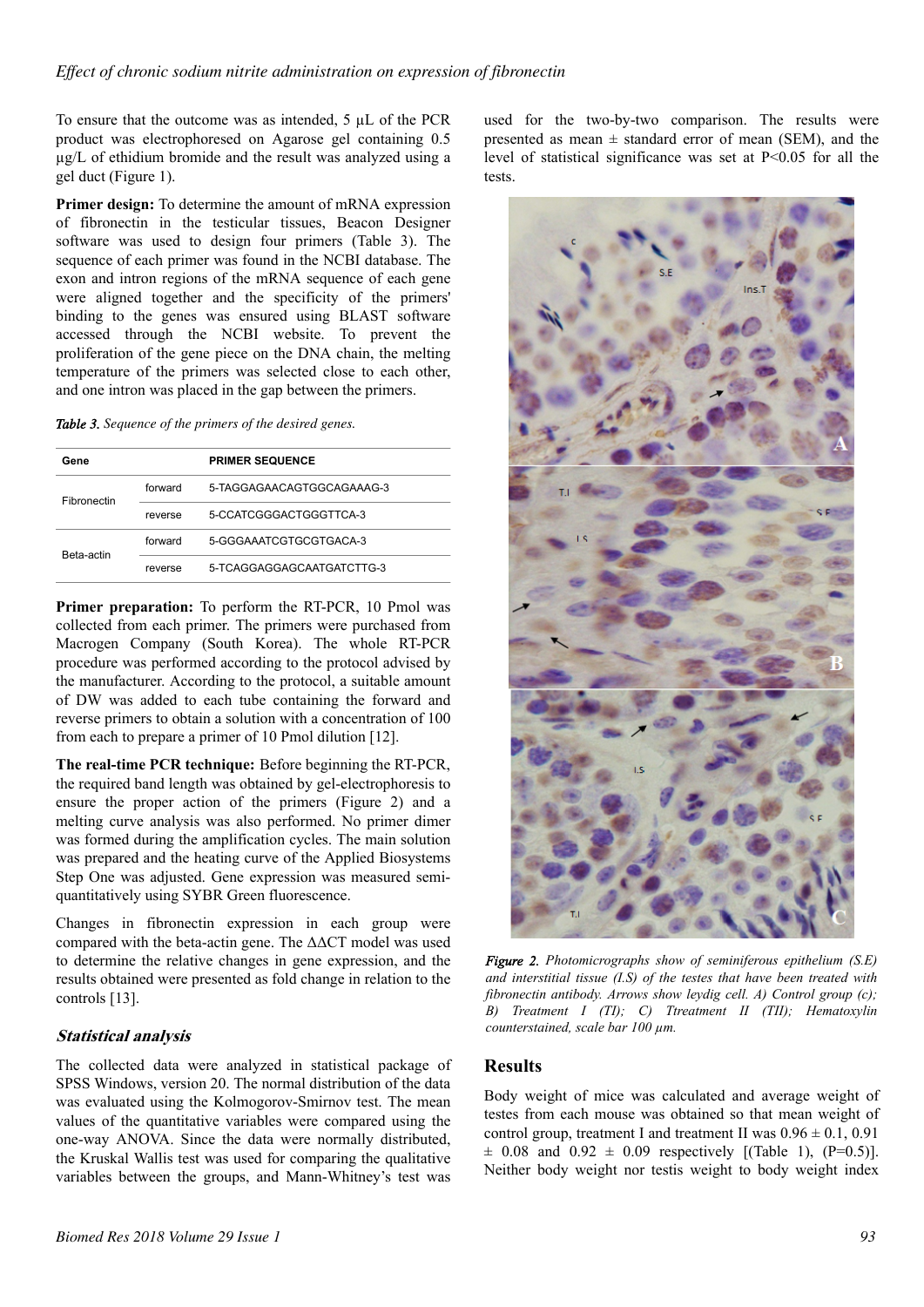was significant different (P=0.9, P=0.6, respectively). The amount of fibronectin was 0.9 in treatment group I and 0.8 in treatment group II, without significant differences between them  $[(P>0.05),$  Figure 3].



*Figure 3. Relative transcription level of fibronectin mRNA expression in the testis of the control group, TI and TII. According to kolmogorovsmirnov test, real-time PCR data follows a normal distribution.*



*Figure 4. Diagram shows intensity reaction after testis slides exposed with anti-fibronectin antibody. Grading intensity was based on produced brown color. 4 was intense (dark brown), 3 was moderate, 2=weak (light brown), 1=very weak (pale brown) and 0 was negative (no reaction). There was no significant differences between groups. Median is presented in the form of 50% (25.75%), P=0.094).*

The results of the analysis of variance showed that real-time PCR is not significant different between Groups. According to the IHC results, in the control group, the intensity of the expression of fibronectin was moderate to intense range in the testicular interestitium, where the leydig cell and connective tissue cells are located. The expression of fibronectin in the treatment I was similar to previous group but in treatment II, that of fibronectin was weak to moderate although was not significant  $[(P= 0.094)$ , Figure 4].

#### **Discussion and Conclusion**

Our results showed that neither the body weight nor the testicular weight changed by the treatment with sodium nitrite. Moreover, the study showed that fibronectin is expressed in the ECM of the testicular interstitial tissue and, it also showed that oral usage of sodium nitrite over 60 days did not significantly alter the fibronectin expression in the interstitial tissue of the testis. The results showed that fibronectin was not only expressed throughout the interstitial tissue, but was focused around nucleus of leydig cells and blood vessels. Since fibronectin is synthesized by peritubular myoid cell, it may be the source of fibronectin from plasma. According to IHC analysis, in the control group, the intensity of reaction to fibronectin antibody was weak to moderate which was similar in the treatment I group, whereas in treatment II, the response to fibronectin antibody was weak to moderate but was not significant  $[(P=0.094), (Figure 2)].$ 

Aly et al. showed that treatment of animals with 100 to 200 mg/kg B.W with sodium nitrite for 60 days caused a significant reduction in rat testicular weight and along with histopathological changes including atrophy, piknosis, and spermatogenesis disorder. They concluded that chronic exposure to sodium nitrate could damage the testicles and these effects are probably due to oxidative stress [9]. Panet et al. showed that water contaminated from 90 to 900 ppm potassium nitrate for 35 days did not reduce the weight of testis and body weight of mice. However, activity of testicular enzymes changed and histopathological changes were observed. They concluded that testicular effects could not only be duo to water contamination [14].

The findings of Aly et al. did not support our findings which can be attributed to the higher doses used in their study. The findings of the Panet et al.'s study support our findings, while the length of the treatment was shorter. Our results did not show histopathological changes in the testes including leydig cell and also, testicular weight did not change. Battaglia et al. showed that testicular volume in normosperm men is higher than oligosperm men [8]. Since weight is directly related to volume, and the other hand testis is mainly made by seminiferous tubules. Therefore, it can be concluded that the chronic treatment of animals with sodium nitrite has no effect on spermatogenesis and steroidogenesis. Sabrino et al. investigated the effects of NO/NOS, testis homogenate and inactive IP administration of microorganism in rats in orchitis induction. Testicular damage, germ cell apoptosis, leydig cell hyperplasia and testis atrophy were observed that were accompanied by macrophage infiltration and increase of NO. They concluded that NO/NOS system contributed to the testicular damage [15].

The testicular tissue has unique properties such as a high level of unsaturated fatty acids and abundant cell divisions, which make it vulnerable to the excessive synthesis of free radicals. Moreover, the testicles require ROS and are equipped with antioxidant enzymes and free-radical scavenger [10,16]. Nitrite increase RNS in blood and thus can overcome the balance between free radicals and antioxidants through the nitritenitrate-nitric oxide pathway [6]. Nitrate reduces the renal activity of NOX by reducing the activity of angiotensin-2. Along with NOX, angiotensin-2 and endothelin-1 cause the accumulation of collagen and fibronectin in tissues such as the kidney, heart, and lung [17].

Sodium nitrite appears to increase peripheral NO and its concentration beyond the physiological level, which consequently affects the peripheral vessels' endothelial cells and reduces endothelin expression and thereby causes changes